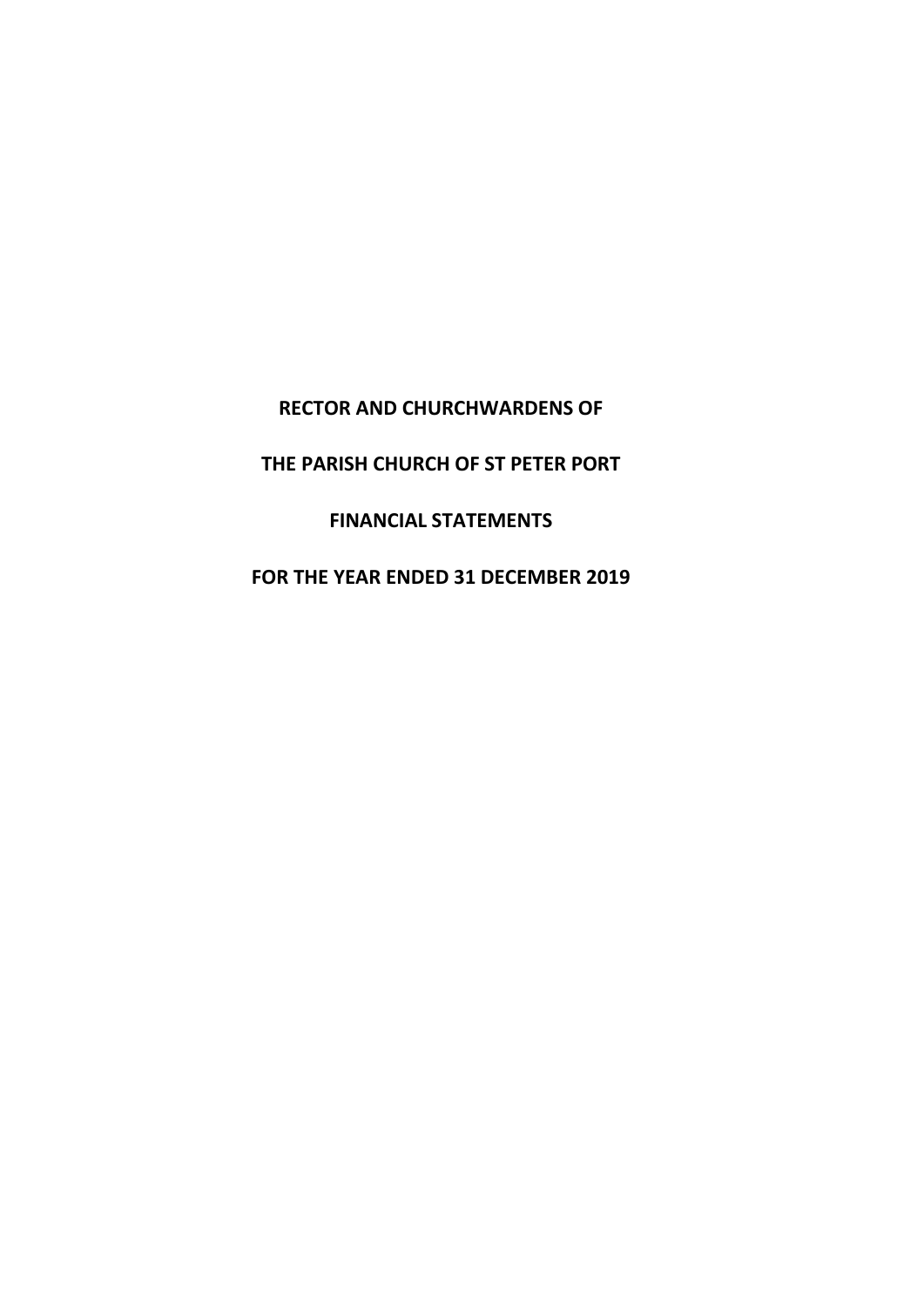#### **RECEIPTS AND PAYMENTS ACCOUNTS - 2019**

|                               | <b>PAGE</b>    |
|-------------------------------|----------------|
| <b>ACCOUNTANT'S REPORT</b>    | 2              |
| <b>OFFERTORY FUND</b>         | $3 - 5$        |
| <b>ROBINSON BEHEST</b>        | 6              |
| <b>CENTRAL HALL 1968 FUND</b> | $\overline{7}$ |
| <b>TRESOR ACCOUNT</b>         | 8              |
| MAINTENANCE OF TOMBS FUND     | 9              |
| <b>POOR FUND</b>              | 10             |
| <b>CURE FUND</b>              | 11             |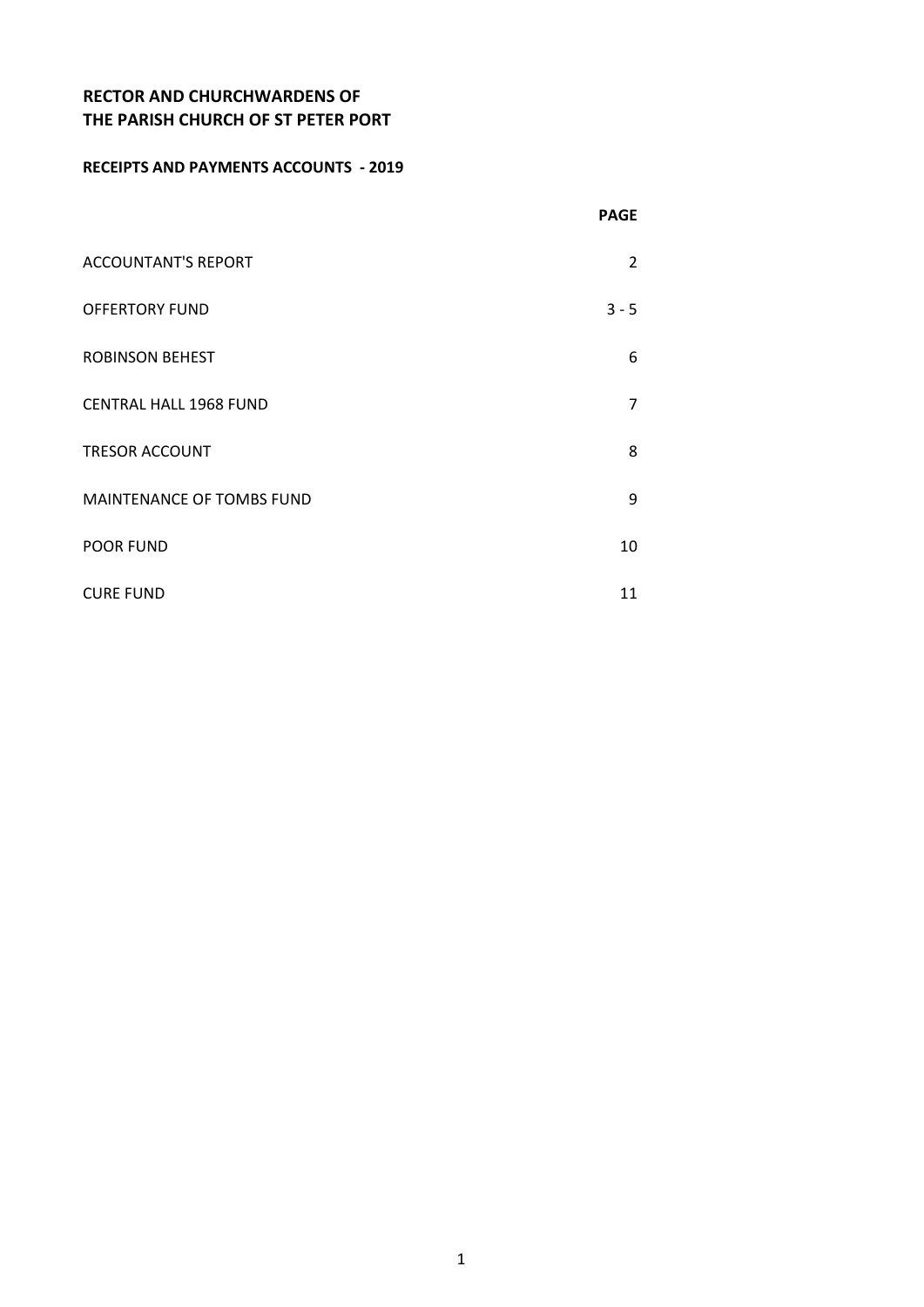### **ACCOUNTANT'S REPORT**

I have reviewed the attached Receipts and Payments Accounts for the year ended 31 December 2019 set out on pages 3 to 10 prepared from the books and information supplied to me by the Churchwardens and the Church Treasurer and certify they are in accordance therewith.

Vale Pond House L'Abbaye Vale R L Collenette

Guernsey **R** L COLLENETTE

Date: 28 February 2020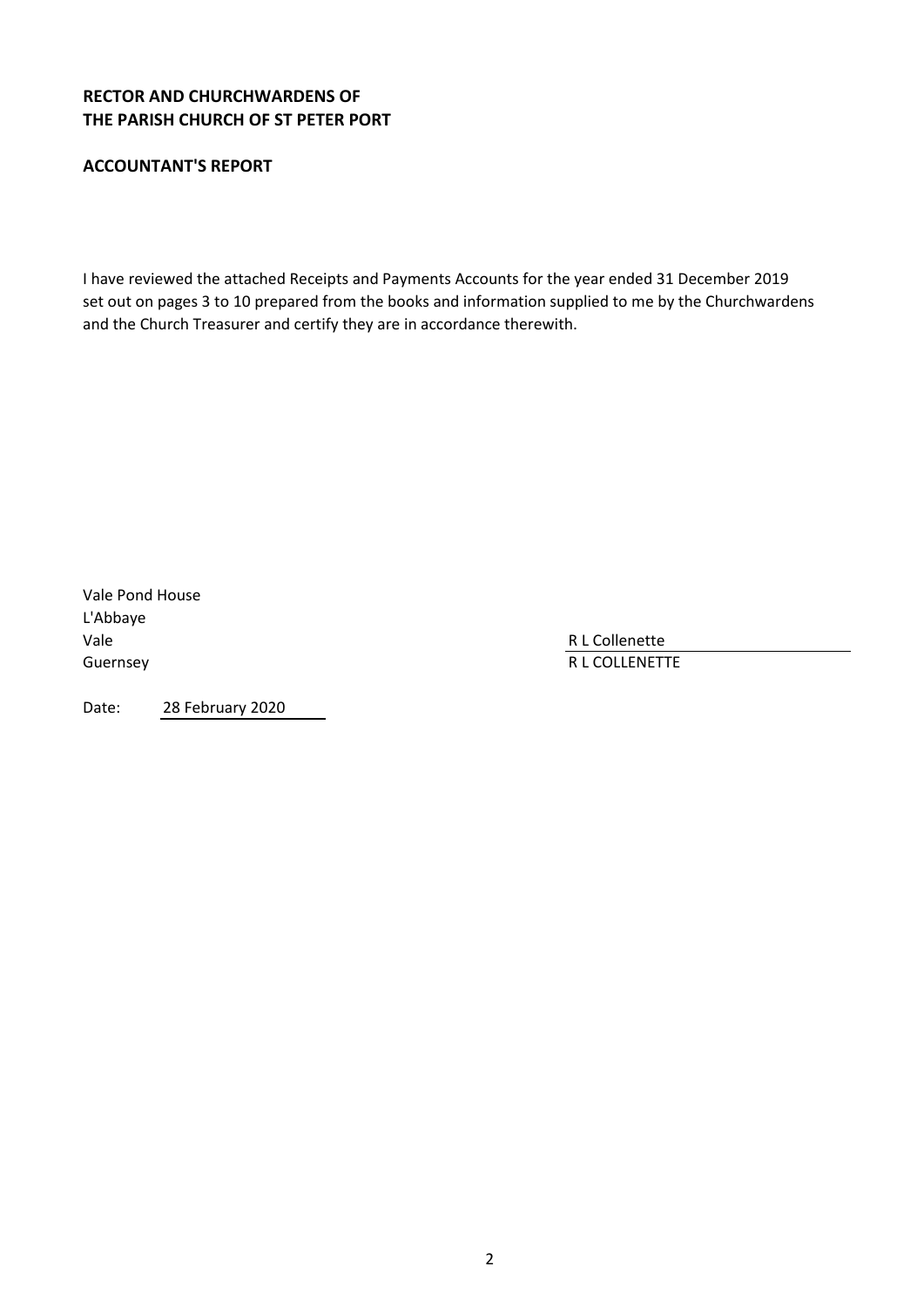### **OFFERTORY FUND**

#### **INCOME AND EXPENDITURE ACCOUNT FOR THE YEAR ENDED 31 DECEMBER 2019**

|                                          | <b>NOTE</b>    |         | 2019      |         | 2018      |
|------------------------------------------|----------------|---------|-----------|---------|-----------|
|                                          |                | £       | £         | £       | £         |
| <b>INCOME</b>                            |                |         |           |         |           |
| Offertory                                | $\mathbf{1}$   | 28,477  |           | 24,013  |           |
| <b>Planned Christian Giving</b>          |                | 5,460   |           | 6,517   |           |
| Donations and sundry income              |                | 12,951  |           | 12,565  |           |
| Income tax recovery scheme               |                | 6,783   |           | 7,111   |           |
| Legacies                                 |                |         |           |         |           |
| Interest                                 |                | 283     |           | 149     |           |
|                                          |                |         | 53,954    |         | 50,355    |
| <b>EXPENDITURE</b>                       |                |         |           |         |           |
| Diocesan quota                           |                | 62,290  |           | 60,475  |           |
| Administartion and clergy expenses       |                | 3,383   |           | 4,065   |           |
| Advertising, printing and stationery     |                | 3,345   |           | 2,979   |           |
| Light, heat and power                    |                | 7,352   |           | 8,041   |           |
| Church cleaning                          |                | 2,157   |           | 2,067   |           |
| <b>Sundries</b>                          |                | 1,782   |           | 1,615   |           |
| Repairs and maintenance                  | $\overline{2}$ | 1,178   |           | 5,858   |           |
| Music                                    |                | 10,140  |           | 9,670   |           |
| Insurance                                |                | 2,040   |           | 867     |           |
| Purchase of equipment                    |                | 520     |           | 3,648   |           |
| Donations and subscriptions              | 3              | 2,091   |           | 1,768   |           |
|                                          |                |         | 96,278    |         | 101,053   |
| SURPLUS/(DEFICIT) ON ORDINARY ACTIVITIES |                |         | (42, 324) |         | (50, 698) |
| Fund raising                             | 4              | 23,791  |           | 35,441  |           |
| Rectory costs                            | 5              | (3,625) |           | (2,979) |           |
| Greeter (net)                            |                | 195     |           | (380)   |           |
|                                          |                |         | 20,361    |         | 32,082    |
| SURPLUS / (DEFICIT) FOR THE YEAR         |                |         | (21, 963) |         | (18, 616) |
| Net funds transferred                    | 6              |         | 16,541    |         | 19,174    |
| <b>BALANCE AT 1 JANUARY</b>              |                |         | 23,213    |         | 22,655    |
| <b>BALANCE AT 31 DECEMBER</b>            | $\overline{7}$ |         | 17,791    |         | 23,213    |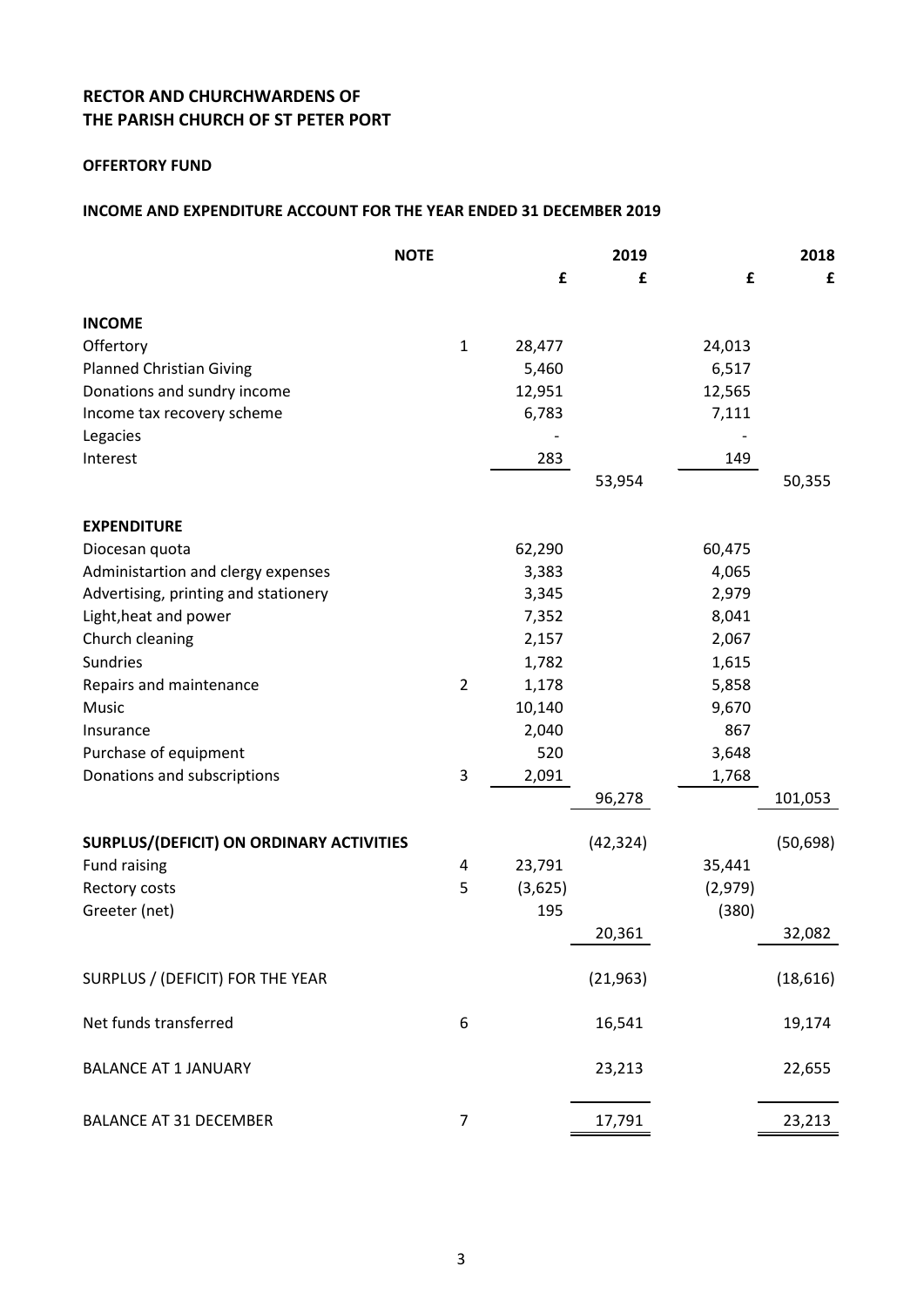#### **OFFERTORY FUND**

### **NOTES TO THE INCOME AND EXPENDITURE ACCOUNT FOR THE YEAR ENDED 31 DECEMBER 2019**

**1.**

#### **OFFERTORY INCOME**

Offertory Income represents Church collections and 'in Lieu' standing orders.

|    |                                             | 2019     | 2018    |
|----|---------------------------------------------|----------|---------|
|    |                                             | £        | £       |
| 2. | <b>REPAIRS AND MAINTENANCE</b>              |          |         |
|    | Pew cushions                                |          | 3,551   |
|    | General                                     | 1,178    | 2,307   |
|    |                                             | 1,178    | 5,858   |
|    |                                             | 2019     | 2018    |
|    |                                             | £        | £       |
| 3. | <b>DONATIONS AND SUBSCRIPTIONS</b>          |          |         |
|    | Deanery Synod Levy                          | 584      | 557     |
|    | <b>Guernsey Benefices Augmentation Fund</b> | 575      | 500     |
|    | Charities                                   | 932      | 711     |
|    |                                             | 2,091    | 1,768   |
|    |                                             | 2019     | 2018    |
|    |                                             | £        | £       |
| 4. | <b>FUND RAISING</b>                         |          |         |
|    | Gift Day                                    | 3,727    | 14,352  |
|    | <b>Christmas Tree Festival</b>              | 2,143    | 2,937   |
|    | Catering, Church stall, Cruise Ships etc.   | 21,394   | 15,835  |
|    | Summer Music, concerts etc.                 | 3,027    | 3,617   |
|    | Less fundraising expenses                   | (6,500)  | (1,300) |
|    |                                             | 23,791   | 35,441  |
|    |                                             | 2019     | 2018    |
|    |                                             | £        | £       |
| 5. | <b>RECTORY</b>                              |          |         |
|    | Rates and Insurance                         | (1, 323) | (1,020) |
|    | Garden                                      | (189)    | (304)   |
|    | Repairs and running costs                   | (2, 113) | (1,655) |
|    |                                             | (3,625)  | (2,979) |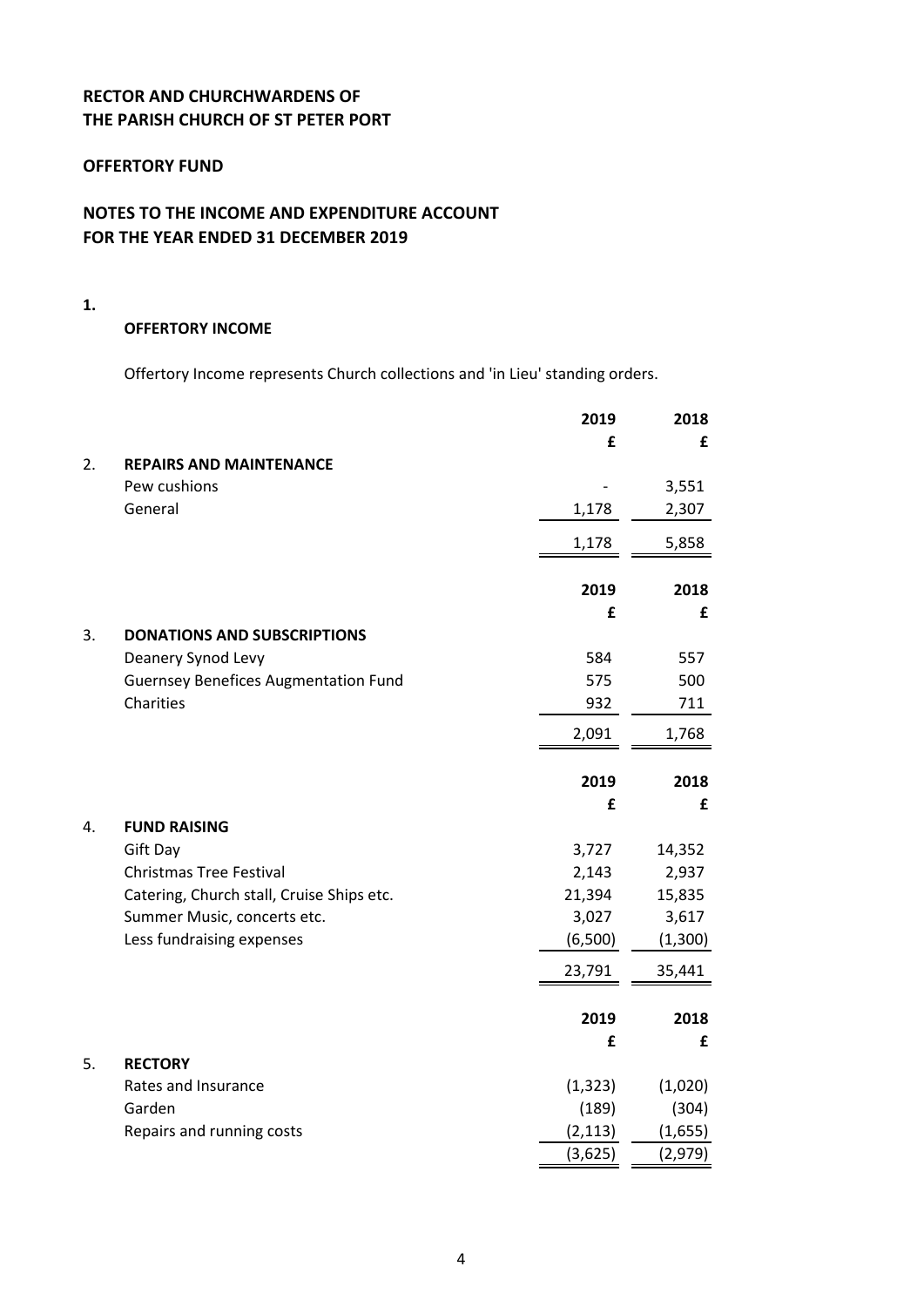#### **OFFERTORY FUND**

### **NOTES TO THE INCOME AND EXPENDITURE ACCOUNT - CONTINUED FOR THE YEAR ENDED 31 DECEMBER 2019**

| 6. | <b>NET FUNDS TRANSFERRED</b>                  | 2019      | 2018      |
|----|-----------------------------------------------|-----------|-----------|
|    |                                               | £         | £         |
|    | Robinson Behest (page 6)                      | (5,788)   | (2,300)   |
|    | Central Hall Fund (page 7)                    | (11,685)  | (17, 300) |
|    | Tresor Account (page 8)                       | 737       | 426       |
|    | Designated Donations (note 8)                 | 195       |           |
|    |                                               | (16, 541) | (19, 174) |
|    |                                               | 2019      | 2018      |
|    |                                               | £         | £         |
| 7. | <b>BALANCE AT 31 DECEMBER 2018</b>            |           |           |
|    | Represented by:-                              |           |           |
|    | Balances at Lloyds Bank International Limited | 1,624     | 7,753     |
|    | Balance at CBF (CofE) Deposit Fund            | 23,450    | 23,153    |
|    | Debtors and prepayments                       | 1,299     | 989       |
|    | Creditors                                     | (8,582)   | (8,682)   |
|    |                                               | 17,791    | 23,213    |
|    |                                               |           |           |
|    |                                               | 2019      | 2018      |
|    |                                               | £         | £         |
| 8. | <b>DESIGNATED DONATIONS</b>                   |           |           |
|    | (West glass door)                             |           |           |
|    | Brought forward                               | 13,473    | 7,000     |
|    | received in year                              | 500       | 6,473     |
|    | Paid out in year                              | (210)     |           |
|    | Carried forward                               | 13,763    | 13,473    |
|    | (Ordinand Project)                            |           |           |
|    | Received in year                              | 2,500     |           |
|    | Excess from 2019 Offertory account (note 6)   | 195       |           |
|    | Carried forward                               | 2,695     |           |
|    | Total                                         | 16,458    | 13,473    |
|    | Represented by:-                              |           |           |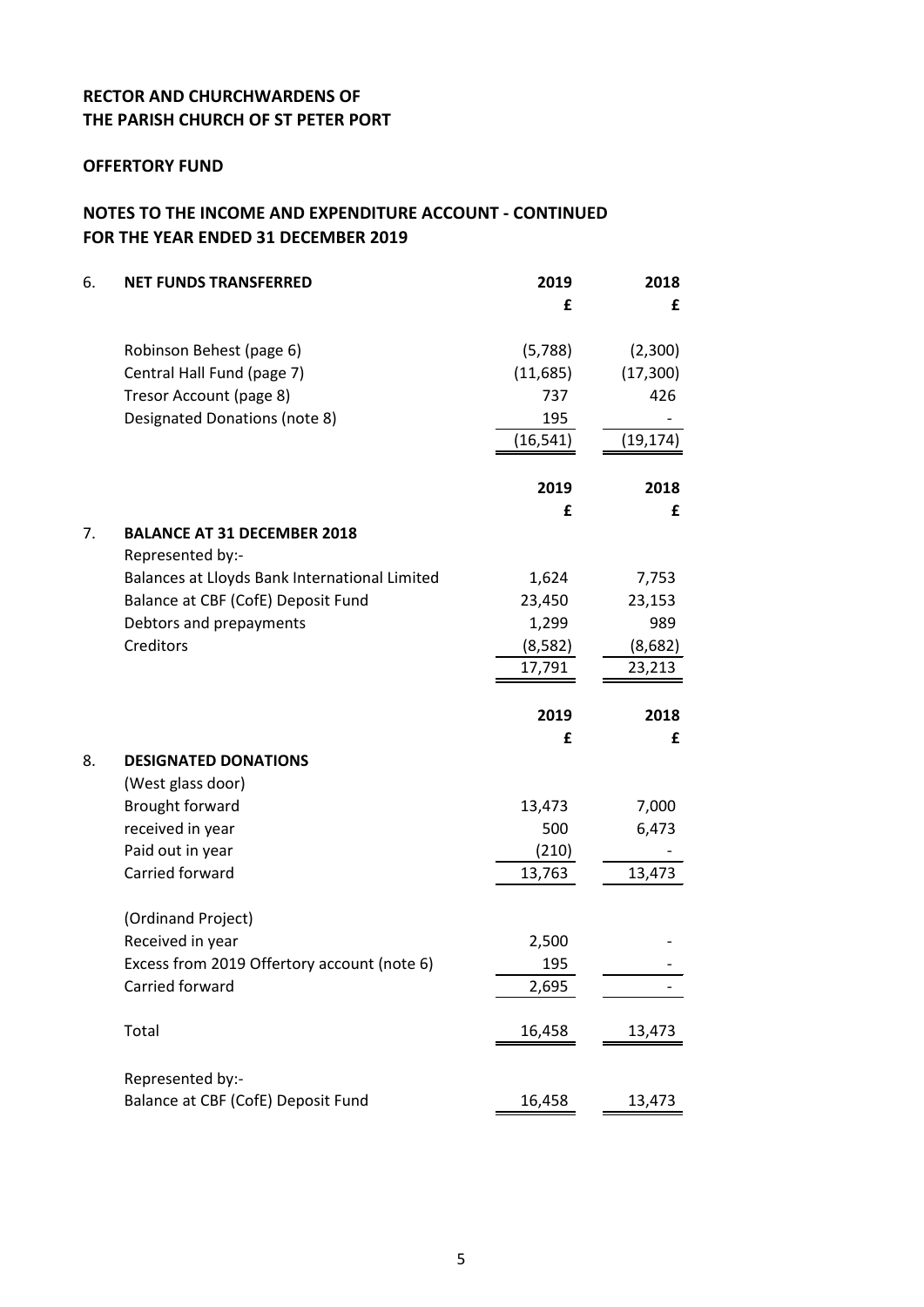### **THE ROBINSON BEHEST**

#### **ACCOUNTS FOR THE YEAR ENDED 31 DECEMBER 2019**

|                                      |       | 2019    |       | 2018     |
|--------------------------------------|-------|---------|-------|----------|
|                                      | £     | £       | £     | £        |
| <b>INCOME</b>                        |       |         |       |          |
| Deposit interest                     | 49    |         | 43    |          |
| <b>Dividends</b>                     | 2,683 |         | 2,617 |          |
|                                      |       | 2,732   |       | 2,660    |
| <b>EXPENDITURE</b>                   |       |         |       |          |
| Transfer to Offertory Account        |       | (5,788) |       | (2,300)  |
| (DEFICIT)/SURPLUS FOR THE YEAR       |       | (3,056) |       | 360      |
|                                      |       |         |       |          |
| <b>REVALUATION ADJUSTMENT</b>        |       | 14,546  |       | (1, 184) |
|                                      |       | 11,490  |       | (824)    |
| <b>BALANCE AT 1 JANUARY</b>          |       | 86,949  |       | 87,773   |
| <b>BALANCE AT 31 DECEMBER</b>        |       | 98,439  |       | 86,949   |
|                                      |       |         |       |          |
| <b>REPRESENTED BY:</b>               |       |         |       |          |
| 4815.63 Church of England Investment |       |         |       |          |
| Fund Income Shares at cost           |       | 50,251  |       | 50,251   |
| Revaluation adjustment               |       | 42,060  |       | 27,514   |
|                                      |       | 92,311  |       | 77,765   |
| Balance on CBF Income account        |       | 6,128   |       | 9,184    |
|                                      |       | 98,439  |       | 86,949   |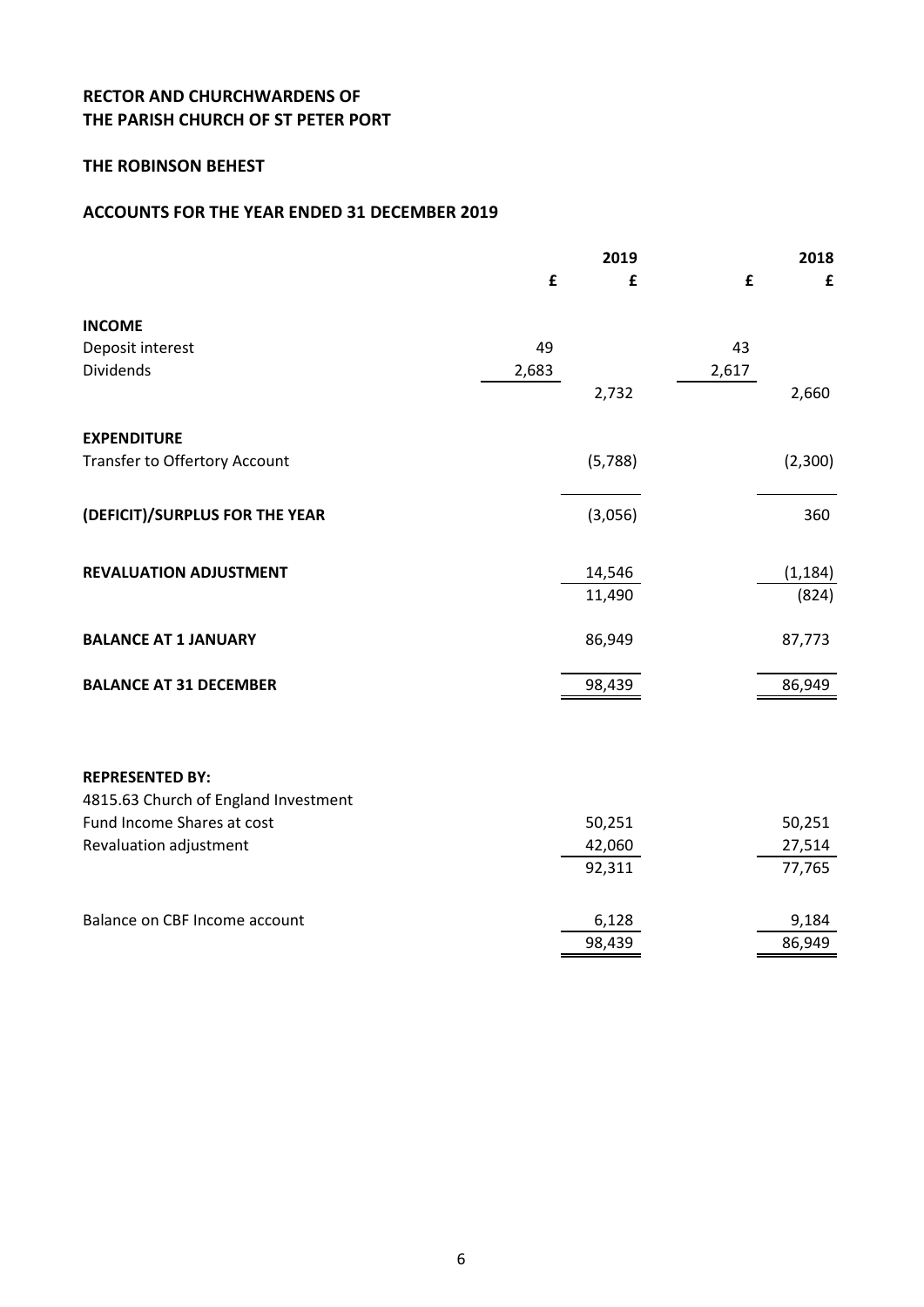#### **CENTRAL HALL 1968 FUND**

#### **ACCOUNTS FOR THE YEAR ENDED 31 DECEMBER 2019**

|                                        |       | 2019     |       | 2018      |
|----------------------------------------|-------|----------|-------|-----------|
|                                        | £     | £        | £     | £         |
| <b>INCOME</b>                          |       |          |       |           |
| Deposit interest                       | 96    |          | 103   |           |
| <b>Dividends</b>                       | 7,769 |          | 7,578 |           |
|                                        |       | 7,865    |       | 7,681     |
| <b>EXPENDITURE</b>                     |       |          |       |           |
| Transfer to Offertory Account          |       | (11,685) |       | (17, 300) |
| (DEFICIT)/SURPLUS FOR THE YEAR         |       | (3,820)  |       | (9,619)   |
| <b>REVALUATION ADJUSTMENT</b>          |       | 42,118   |       | (3, 429)  |
|                                        |       | 38,298   |       | (13,048)  |
| <b>BALANCE AT 1 JANUARY</b>            |       | 241,806  |       | 254,854   |
| <b>BALANCE AT 31 DECEMBER</b>          |       | 280,104  |       | 241,806   |
| <b>REPRESENTED BY:</b>                 |       |          |       |           |
| 13,943.73 Church of England Investment |       |          |       |           |
| Fund Income Shares at cost             |       | 145,501  |       | 145,501   |
| Revaluation adjustment                 |       | 121,786  |       | 79,669    |
|                                        |       | 267,287  |       | 225,170   |
| Balance on CBF Income account          |       | 12,817   |       | 16,636    |
|                                        |       | 280,104  |       | 241,806   |

SYNOPSIS: The Income from the fund is applied to "the benefit and advancement of the Sunday School of the Parish Church of St Peter Port, the furtherance of knowledge within the said parish in the principles of the Church of England, and the promotion and extension of any efforts directed at the quickening of Anglican Church life in the said Parish"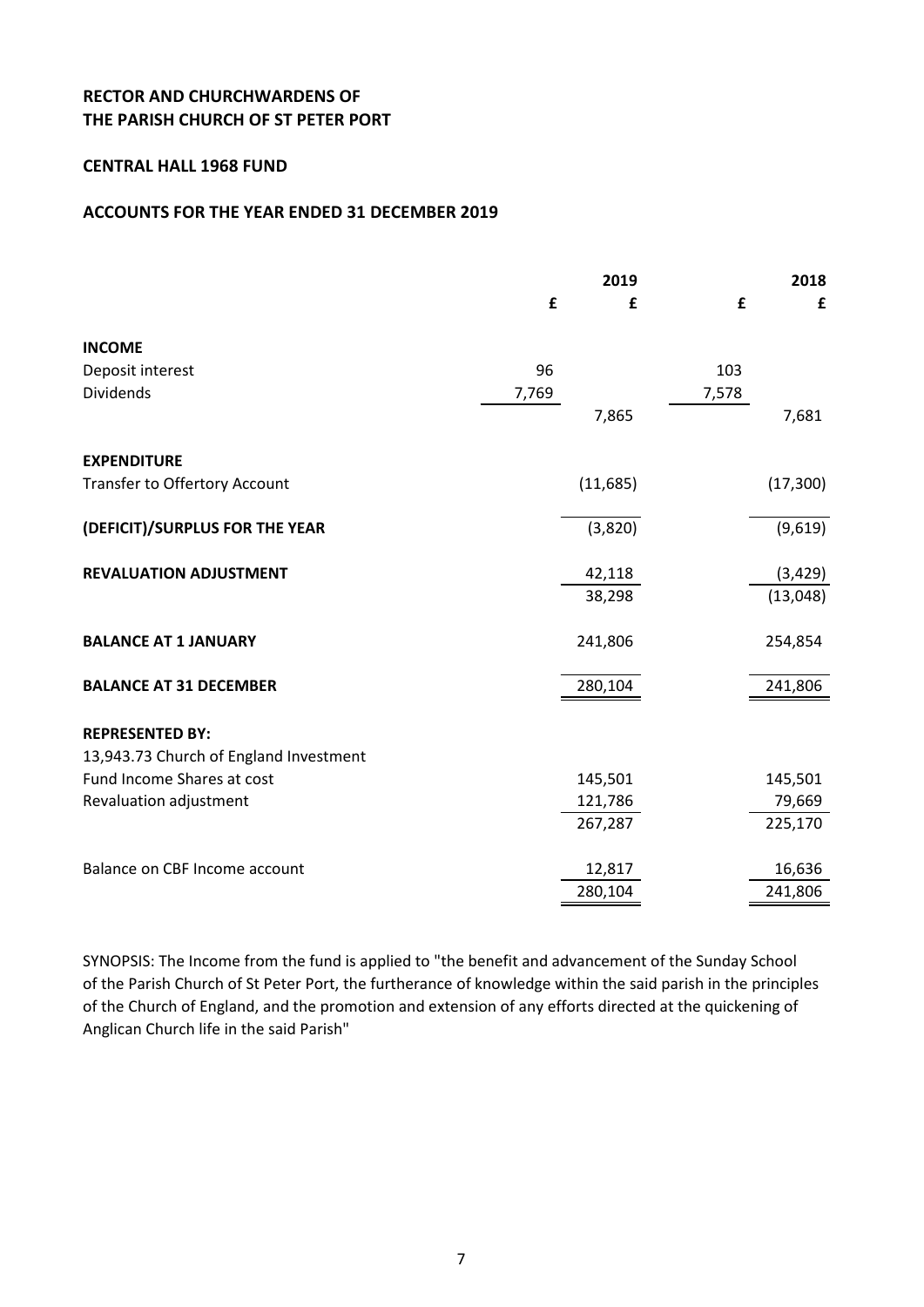### **TRESOR ACCOUNT**

|                                                 |       | 2019    |     | 2018  |
|-------------------------------------------------|-------|---------|-----|-------|
|                                                 | £     | £       | £   | £     |
| <b>RECEIPTS</b>                                 |       |         |     |       |
| <b>Transferred from Offertory</b>               |       | 737     |     | 426   |
| <b>PAYMENTS</b>                                 |       |         |     |       |
| Communion wine and wafers                       | 264   |         | 193 |       |
| Candles etc                                     | 1,349 |         | 460 |       |
| Holy Oil                                        |       |         |     |       |
|                                                 |       | (1,613) |     | (653) |
| (DEFICIT)/SURPLUS FOR THE YEAR                  |       | (876)   |     | (227) |
| <b>BALANCE AT 1 JANUARY</b>                     |       | 1,571   |     | 1,798 |
| <b>BALANCE AT 31 DECEMBER</b>                   |       | 695     |     | 1,571 |
| <b>REPRESENTED BY:</b>                          |       |         |     |       |
| Balances at Lloyds Bank International Limited;- |       |         |     |       |
| Island business reserve account                 |       | 539     |     | 1,038 |
| Current account                                 |       | 352     |     | 533   |
| Less: Creditors                                 |       | (196)   |     |       |
|                                                 |       | 695     |     | 1,571 |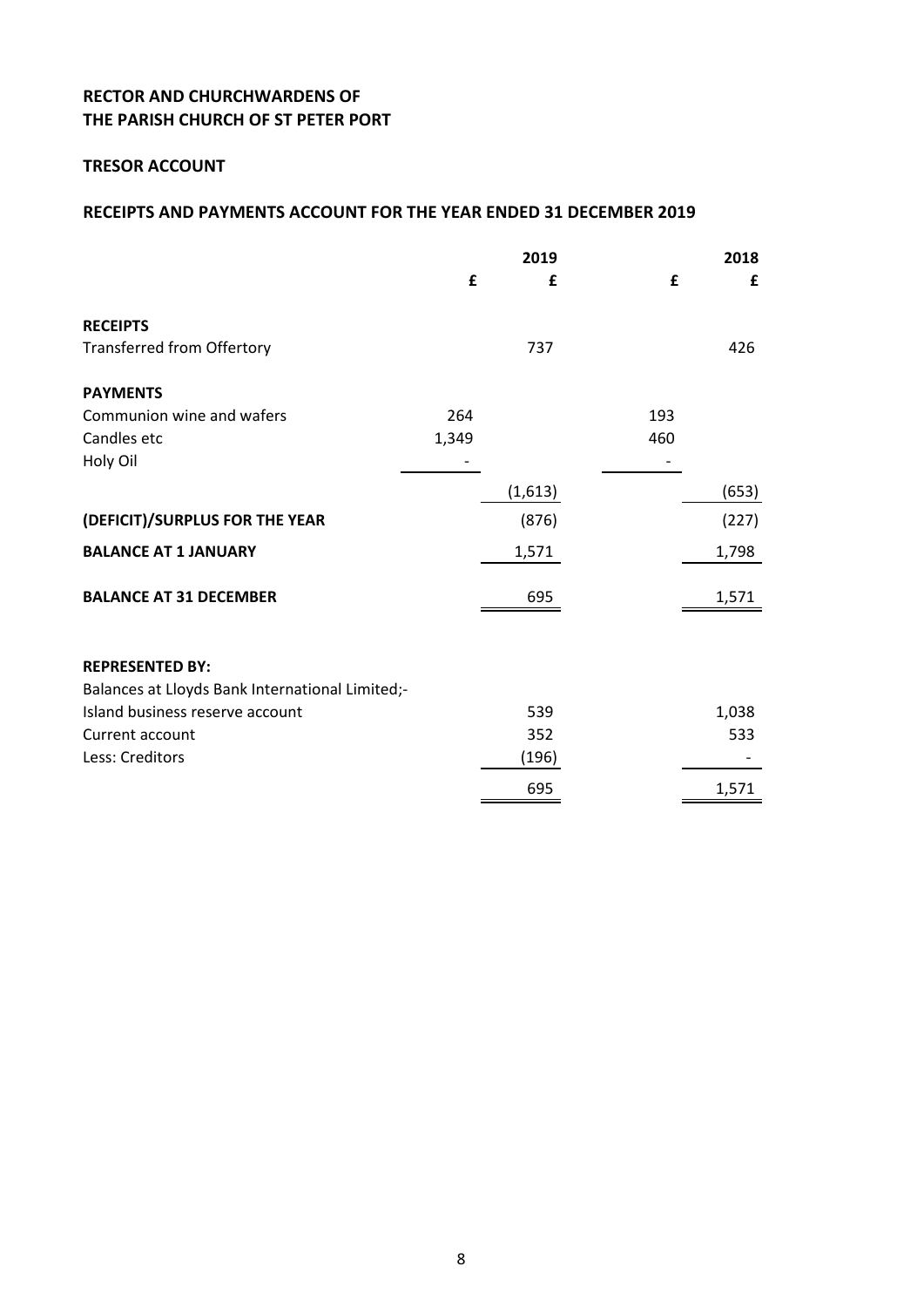#### **MAINTENANCE OF TOMBS FUND**

|                                                                           | 2019<br>£    | 2018<br>£    |
|---------------------------------------------------------------------------|--------------|--------------|
| <b>RECEIPTS</b>                                                           |              |              |
| Deposit Interest                                                          | $\mathbf{1}$ | 1            |
| <b>PAYMENTS</b>                                                           |              |              |
| Tomb maintenance                                                          |              |              |
| (DEFICIT)/SURPLUS FOR THE YEAR                                            | $\mathbf{1}$ | $\mathbf{1}$ |
| <b>BALANCE AT 1 JANUARY</b>                                               | 10,441       | 10,440       |
| <b>BALANCE AT 31 DECEMBER</b>                                             | 10,442       | 10,441       |
| <b>REPRESENTED BY:</b><br>Balances at Lloyds Bank International Limited;- |              |              |
| <b>Island Treasurers Account</b>                                          | 10,442       | 10,441       |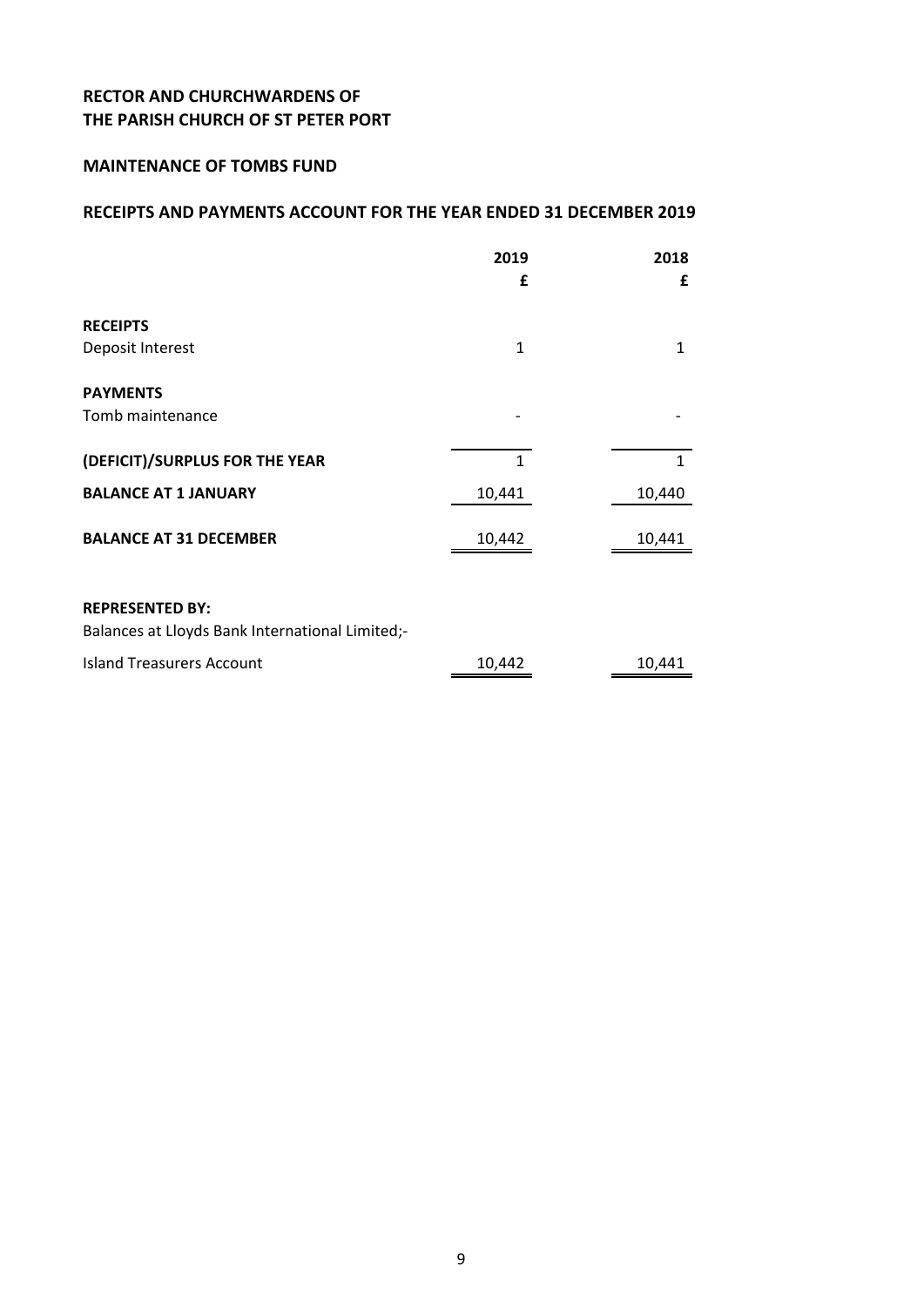### **POOR FUND**

|                                                 | 2019  | 2018  |
|-------------------------------------------------|-------|-------|
|                                                 | £     | £     |
| <b>RECEIPTS</b>                                 |       |       |
| <b>Bank Interest</b>                            |       |       |
| <b>PAYMENTS</b>                                 |       |       |
| Donations                                       | (800) |       |
| DEFICIT/SURPLUS FOR THE YEAR                    | (800) |       |
| <b>BALANCE AT 1 JANUARY</b>                     | 2,710 | 2,710 |
| <b>BALANCE AT 31 DECEMBER</b>                   | 1,910 | 2,710 |
| <b>REPRESENTED BY:</b>                          |       |       |
| Balances at Lloyds Bank International Limited;- |       |       |
| <b>Island Treasurers Account</b>                | 435   | 1,235 |
| Dividends due                                   | 45    | 45    |
| 2.5% Consols Redemption monies due              | 1,430 | 1,430 |
|                                                 | 1,910 | 2,710 |